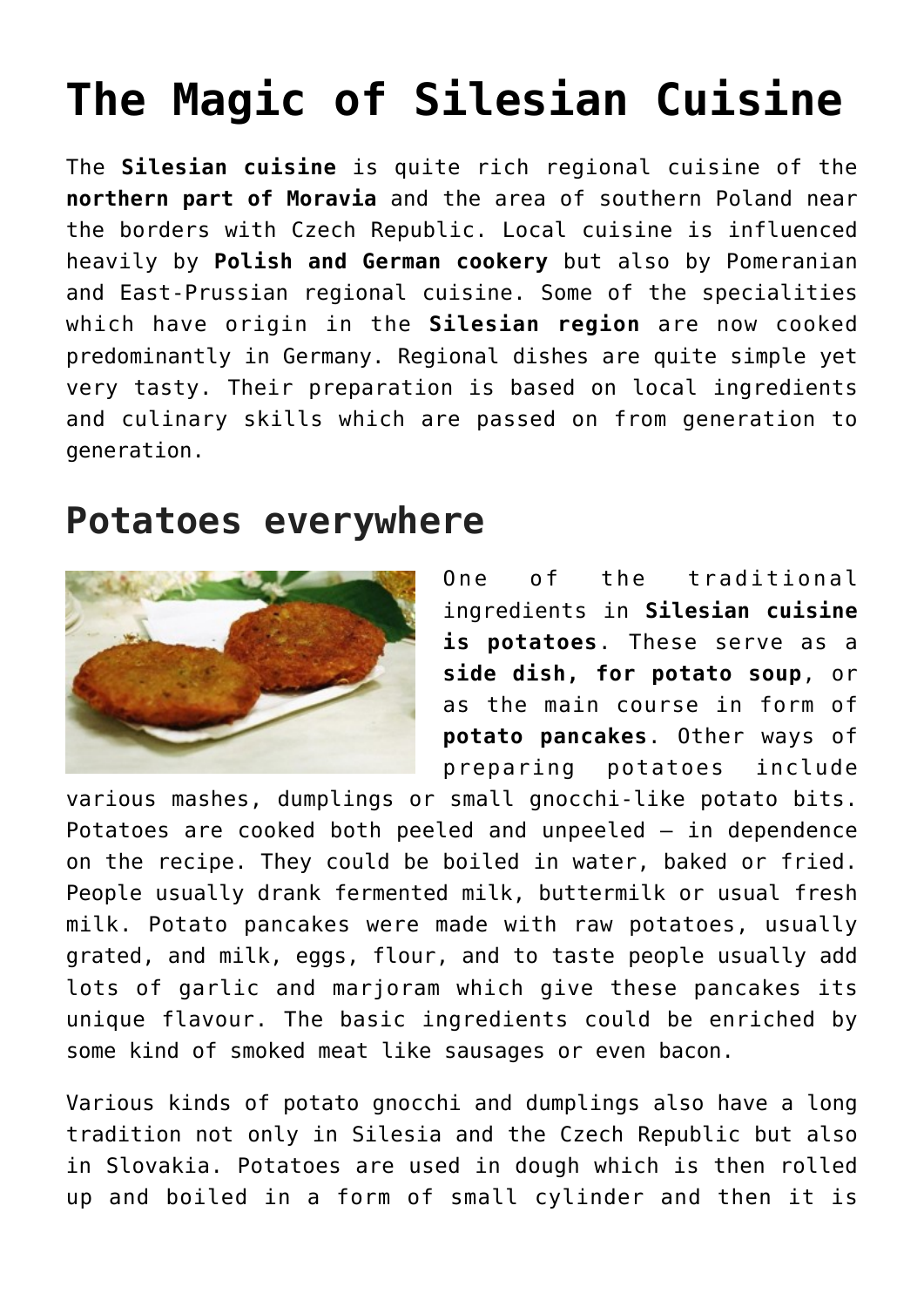sliced and served with meat and cabbage. Another way is to prepare the dough and by tearing it off with your fingers making small bits which are thrown into boiling water. When cooked, these small pieces of boiled potato dough are served with sheep cheese called bryndza or with cabbage, fried onion and bacon.

## **Bigos and Silesian Heaven**

A **traditional Polish appetizer** prepared also in the border areas among Poland, Czech Republic and Germany is **Bigos**. This speciality is also known as the hunters stew and is made with cabbage and meat. Typical ingredients are cabbage or sauerkraut, whole or puréed tomatoes, honey, mushrooms and various cuts of meat and sausages. The meat used in bigos can be pork, ham, bacon, sausage, veal, beef and, since it is considered a *hunter's* stew, it may include venison, rabbit or other game. Leftover cuts find their way into the pot as well. It may be seasoned with pepper, caraway, juniper berries, bay leaf, marjoram, paprika, dried or smoked plums, and other ingredients. Bigos is usually served with mashed potatoes or rye bread. As many other stews, this meal can be kept in a cool place and later reheated.

A very original meal, called **Silesian heaven**, is prepared with smoked bacon and dried fruit, cinnamon and lemon peel boiled in water. Then roux is prepared and made into a sweet sauce served with slices of bacon and the dried fruit. Silesian heaven goes well with potato dumplings.